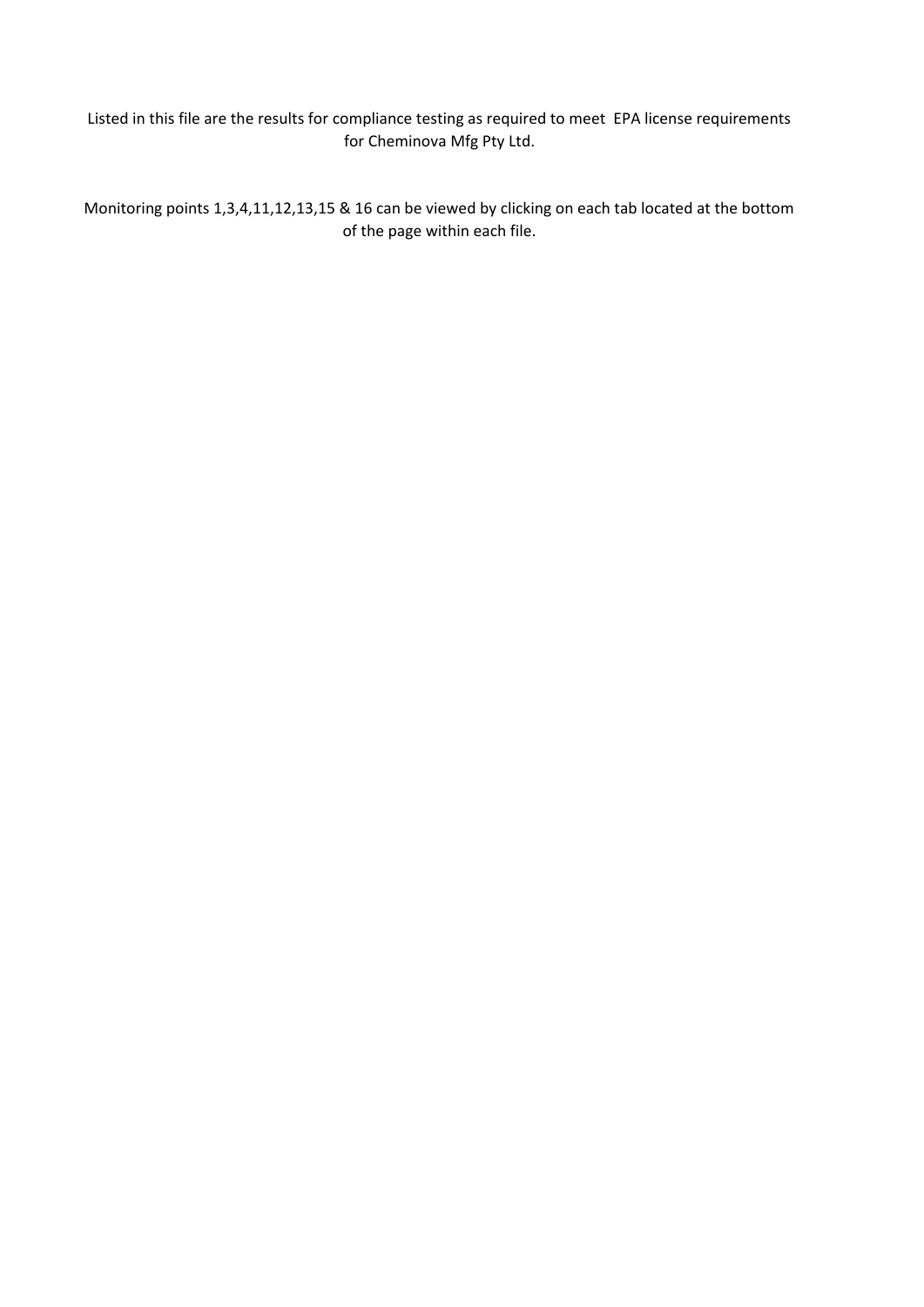# *EPA Sample Point 1 Results*

| <b>Frequency</b> | Sampled    | Obtained  | Published | Pollutant          | <b>Units</b>      | Value  | Limit |
|------------------|------------|-----------|-----------|--------------------|-------------------|--------|-------|
|                  |            |           |           | Pesticides         | mg/m <sup>3</sup> | 3.2    | 2     |
|                  |            |           |           | <b>Total Solid</b> |                   |        |       |
|                  |            |           |           | Particles          | mg/m <sup>3</sup> | 0.0042 | 10    |
| 6 Monthly        | 13/11/2014 | 4/12/2014 | 2/12/2014 | Type 1 & 2         |                   |        |       |
|                  |            |           |           | substances         | mg/m <sup>3</sup> | 0.002  | 1.0   |
|                  |            |           |           | NO <sub>2</sub>    |                   |        |       |
|                  |            |           |           | equivalent         | mg/m <sup>3</sup> | <4     | 350   |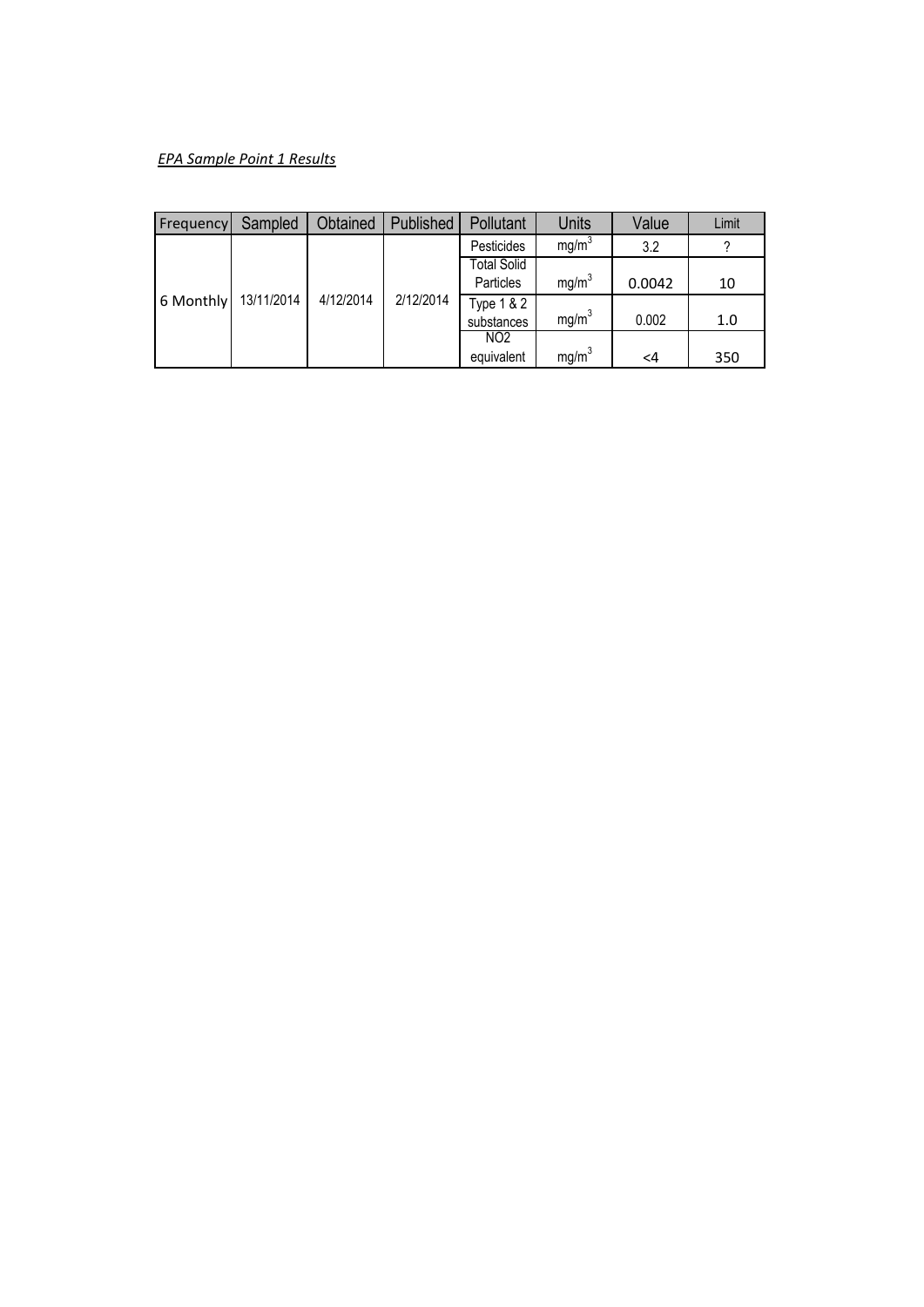# *EPA Sample Point 3 Results*

| Frequency | Sampled    | Obtained  | Published | Pollutant   | <b>Units</b> | Value  | Limit       |
|-----------|------------|-----------|-----------|-------------|--------------|--------|-------------|
| Quarterly | 13/11/2014 | 4/12/2014 | 8/12/2014 | рH          | pH           | 7.61   | $6.5 - 8.5$ |
|           |            |           |           | COD         | μ/L          | 16     | 40          |
|           |            |           |           | <b>MBAS</b> | $\mu/L$      | 0.1    | 0.5         |
|           |            |           |           | 2,4 D       | μ/L          | < 10   | 1400        |
|           |            |           |           | <b>MCPA</b> | μ/L          | < 10   | 14          |
|           |            |           |           | Glyphosate  | μ/L          | < 10   | 3700        |
|           |            |           |           | Diquat      | μ/L          | < 0.05 | 14          |
|           |            |           |           | Paraquat    | μ/L          | < 0.1  | 5           |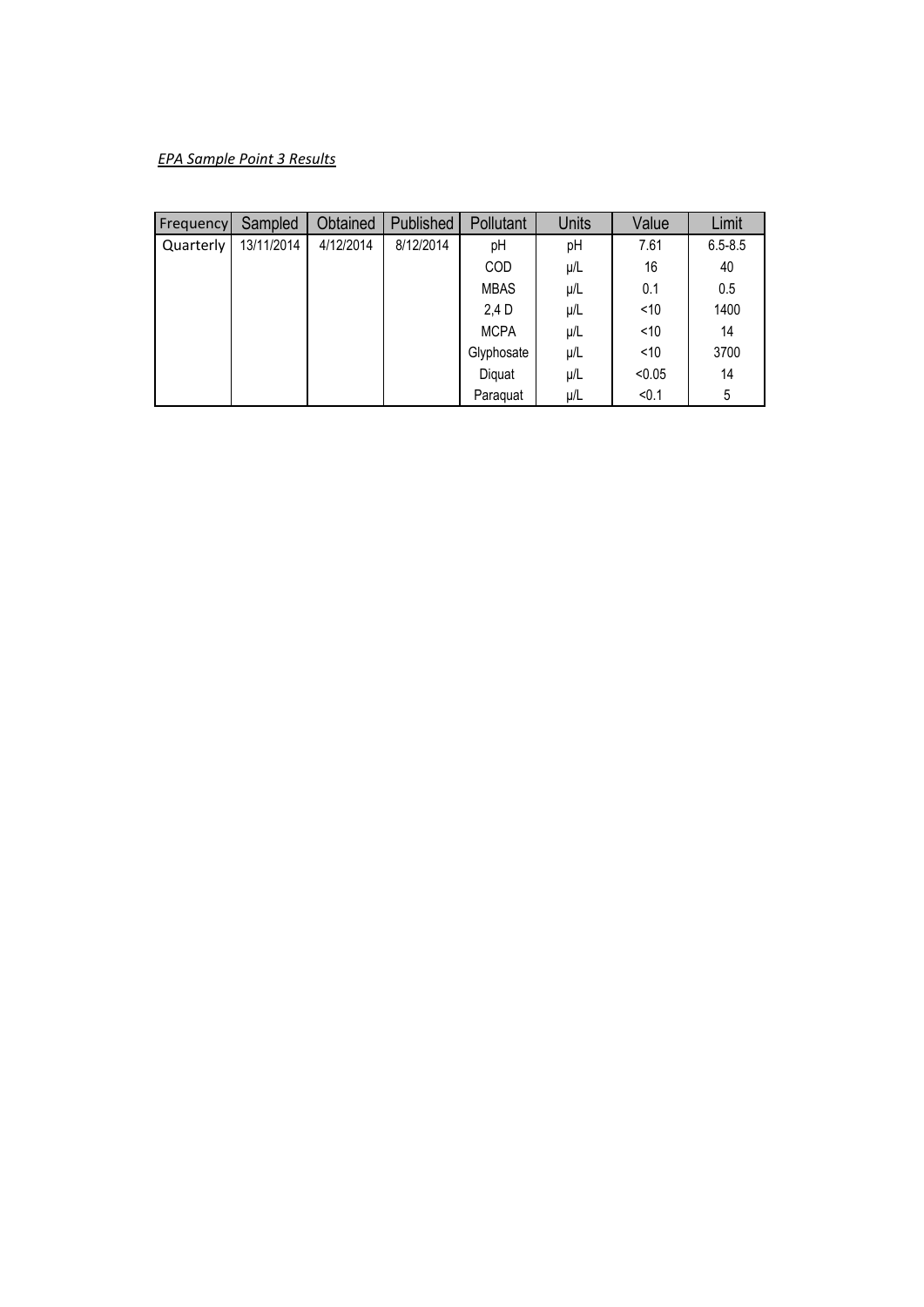# *EPA Sample Point 4 Results*

| Frequency | Sampled    | Obtained  | Published | Pollutant   | <b>Units</b> | Value  | Limit       |
|-----------|------------|-----------|-----------|-------------|--------------|--------|-------------|
| Quarterly | 13/11/2014 | 4/12/2014 | 8/12/2014 | рH          | pH           | 8.09   | $6.5 - 8.5$ |
|           |            |           |           | <b>COD</b>  | μ/L          | 14     | 40          |
|           |            |           |           | <b>MBAS</b> | $\mu/L$      | 0.1    | 0.5         |
|           |            |           |           | 2,4 D       | μ/L          | < 10   | 1400        |
|           |            |           |           | <b>MCPA</b> | μ/L          | < 10   | 14          |
|           |            |           |           | Glyphosate  | μ/L          | 65     | 3700        |
|           |            |           |           | Diquat      | μ/L          | < 0.05 | 14          |
|           |            |           |           | Paraquat    | μ/L          | < 0.10 | 5           |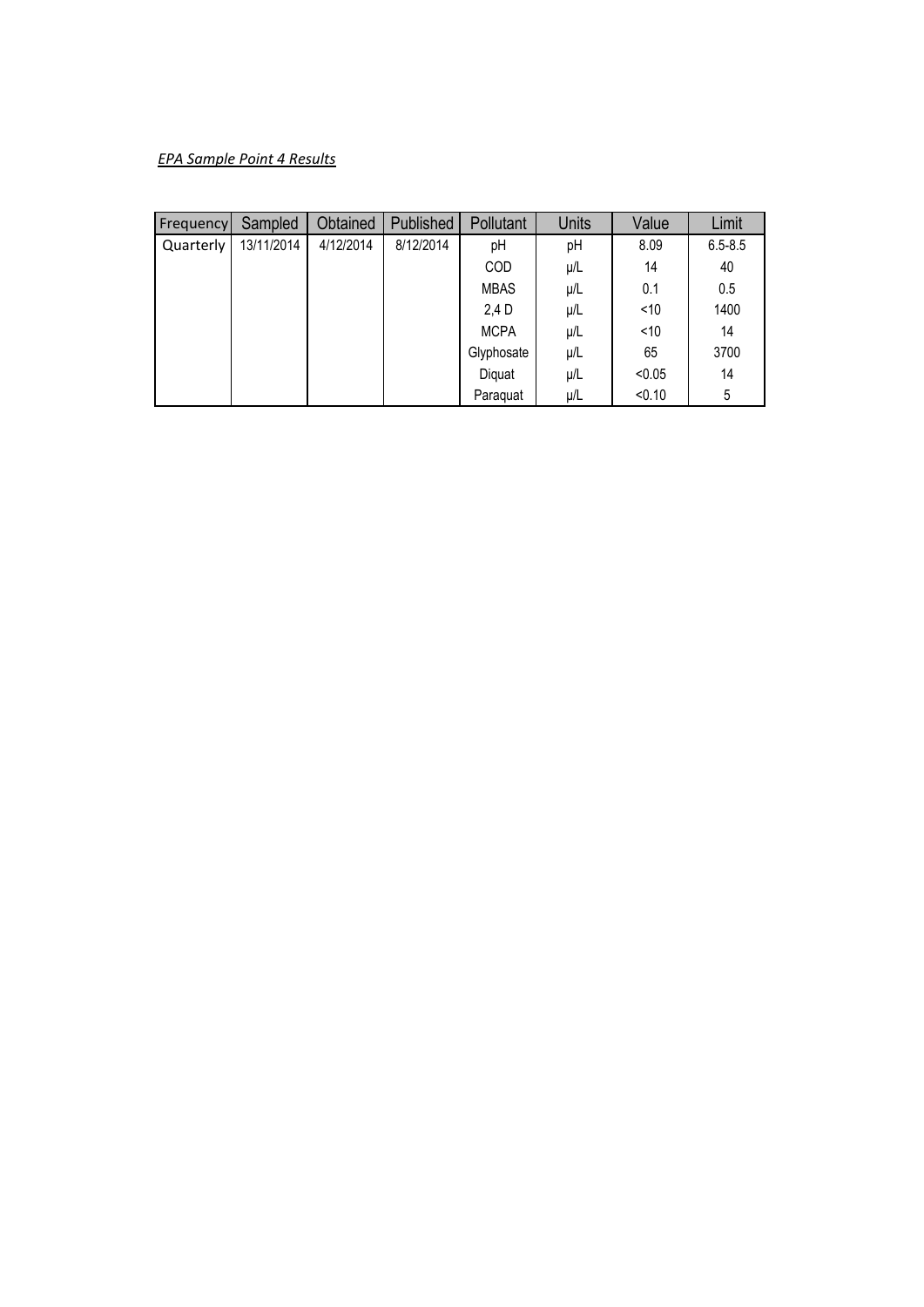# *EPA Sample Point 11 Results*

| Frequency | Sampled    | Obtained  | Published | Pollutant   | Units   | Value  | Limit |
|-----------|------------|-----------|-----------|-------------|---------|--------|-------|
| Quarterly | 13/11/2014 | 4/12/2014 | 8/12/2014 | 2,4 D       | $\mu/L$ | < 10   | 1400  |
|           |            |           |           | <b>MCPA</b> | $\mu/L$ | < 10   | 14    |
|           |            |           |           | Glyphosate  | $\mu/L$ | 18     | 3700  |
|           |            |           |           | Diquat      | $\mu/L$ | < 0.05 | 14    |
|           |            |           |           | Paraguat    | μ/L     | < 0.10 | 5     |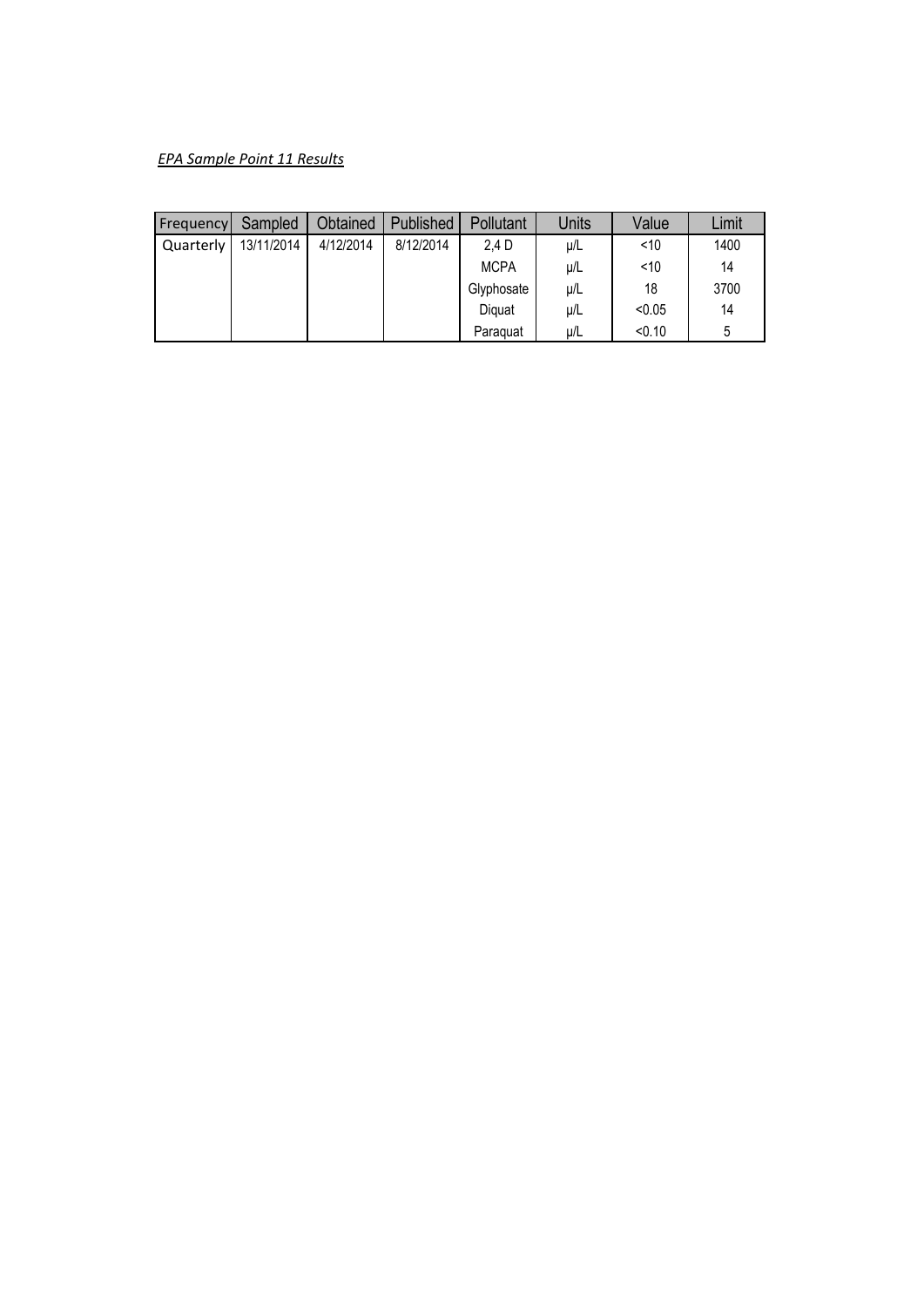# *EPA Sample Point 12 Results*

| Frequency | Sampled    | Obtained  | Published | Pollutant   | Units   | Value  | Limit |
|-----------|------------|-----------|-----------|-------------|---------|--------|-------|
| Quarterly | 13/11/2014 | 4/12/2014 | 8/12/2014 | 2,4 D       | $\mu/L$ | < 10   | 1400  |
|           |            |           |           | <b>MCPA</b> | $\mu/L$ | < 10   | 14    |
|           |            |           |           | Glyphosate  | $\mu/L$ | < 10   | 3700  |
|           |            |           |           | Diquat      | $\mu/L$ | < 0.05 | 14    |
|           |            |           |           | Paraguat    | μ/L     | < 0.10 | 5     |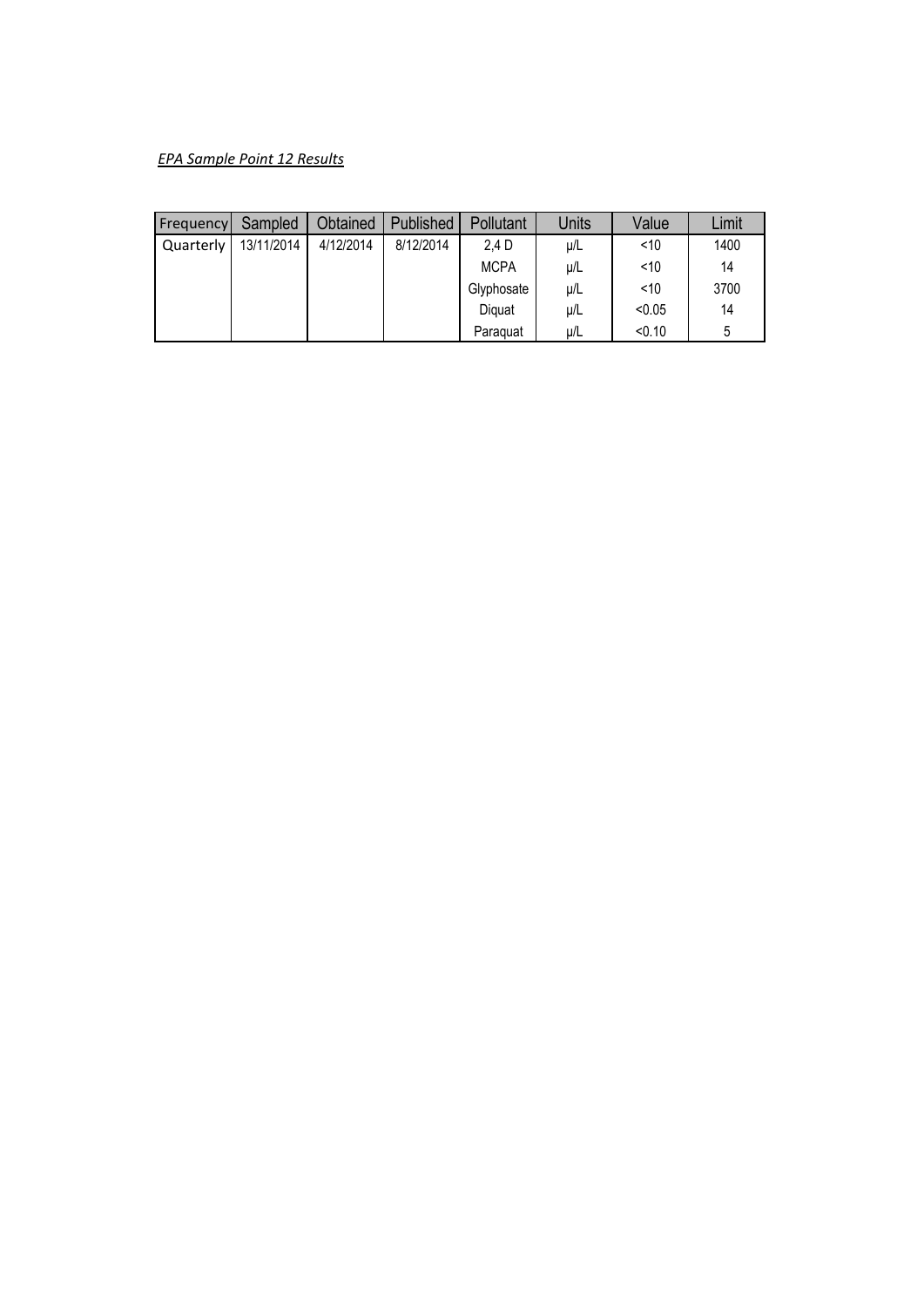# *EPA Sample Point 13 Results*

| Frequency | Sampled    | Obtained  | Published | Pollutant   | Units   | Value  | Limit |
|-----------|------------|-----------|-----------|-------------|---------|--------|-------|
| Quarterly | 13/11/2014 | 4/12/2014 | 8/12/2014 | 2.4 D       | $\mu/L$ | < 10   | 1400  |
|           |            |           |           | <b>MCPA</b> | μ/L     | < 10   | 14    |
|           |            |           |           | Glyphosate  | $\mu/L$ | < 10   | 3700  |
|           |            |           |           | Diquat      | $\mu/L$ | < 0.05 | 14    |
|           |            |           |           | Paraguat    | $\mu/L$ | < 0.10 | 5     |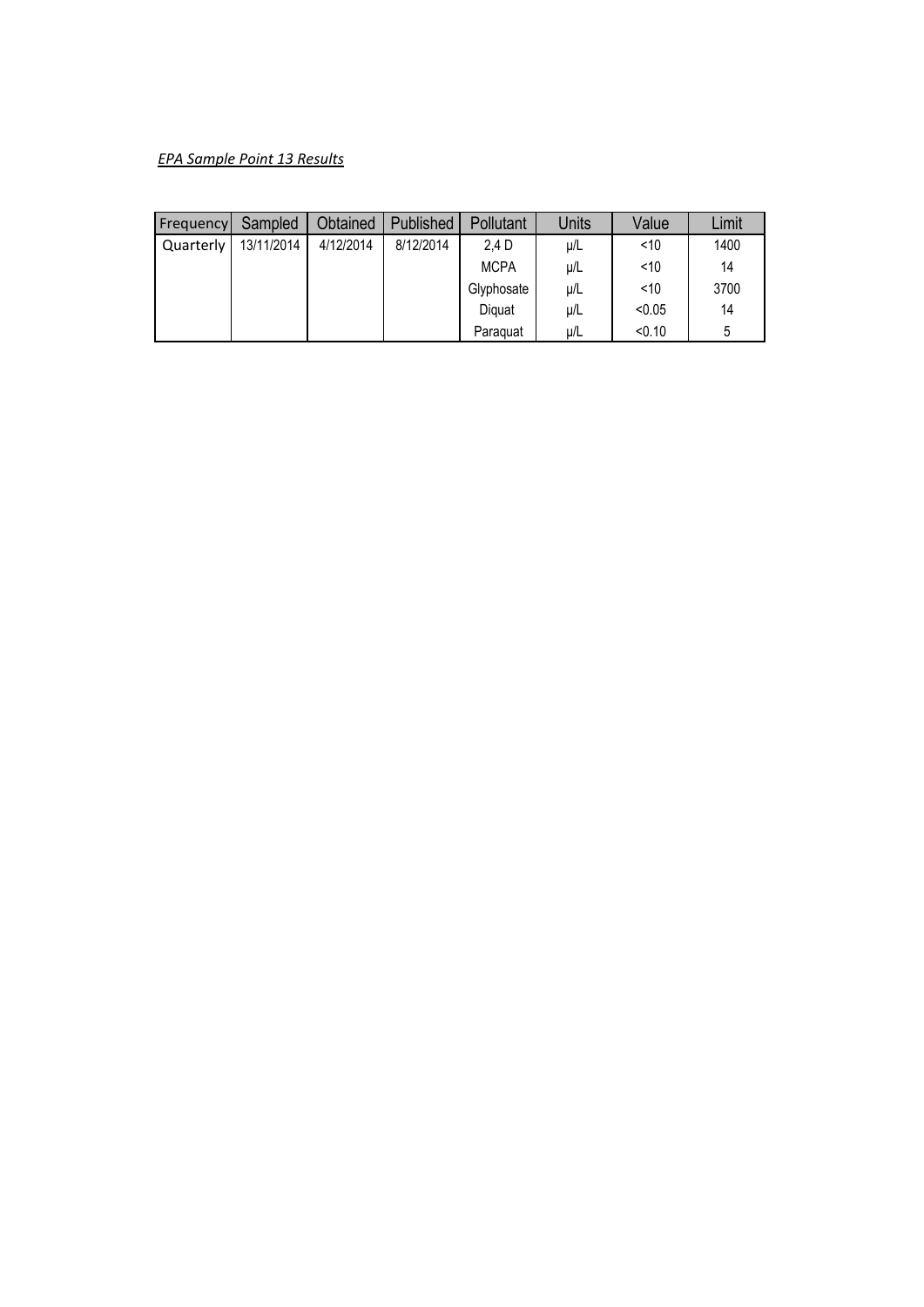# *EPA Sample Point 15 Results*

| Frequency            | Sampled | Obtained  | Published  | Pollutant                | Units             | Value | Limit |
|----------------------|---------|-----------|------------|--------------------------|-------------------|-------|-------|
| 6 Monthly 12/11/2014 |         | 5/12/2014 | 12/12/2014 | Type 1 & 2<br>substances | mg/m <sup>3</sup> | < 0.1 | 1.0   |
|                      |         |           |            | Solid<br>Particles       | mg/m <sup>3</sup> | < 10  | 50    |